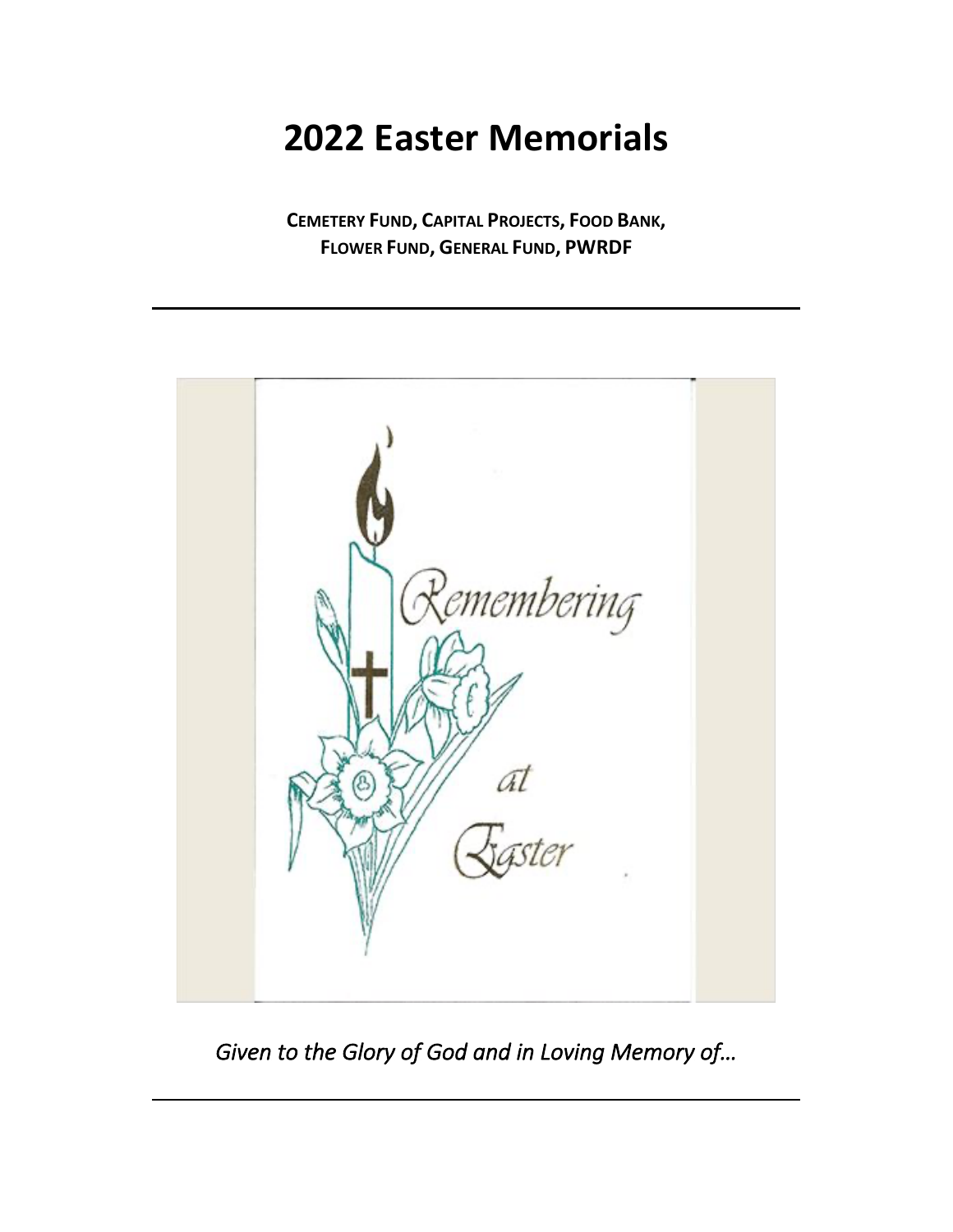**\_\_\_\_\_\_\_\_\_\_\_\_\_\_\_\_\_\_\_**

**Abbott, Robert** - by Dale & Joanne Bickford **Andrews, Janet & Roland** - by Kathleen Baird **Andrews, Janet & Roland,** Sister & Brother-in-law - by Jim, Elizabeth, Jim Jr. and Justin Tilley **Andrews, Roland & Janet** - by Kathleen & Grace **Andrews, Roland & Janet** - by Spencer & Betty Morgan and family **Anthony, Elizabeth** - by Jim, Elizabeth, Jim Jr. and Justin Tilley **Anthony, Robert** - by Jim, Elizabeth, Jim Jr. and Justin Tilley **Anthony, Theodore** - by Jim, Elizabeth, Jim Jr. and Justin Tilley **Baird, James** - by Spencer & Betty Morgan & family **Baird, James**, husband - by Kathleen Baird **Baird, Jim** - by Kathleen & Grace **Baird, Jim,** brother-in-law - by Jim, Elizabeth, Jim Jr. and Justin Tilley **Baird, Roy & Vera** - by Marilyn & Gary Collins and Family **Batten, Abe & Stella** - by Julie, Jim, Ken and Families **Batten, Abram** - Eric & Amy Dodge **Batten, Abram & Stella** - by Jim & Sandra Batten **Batten, Chesley & Julia** - by Sandra & Graham Taylor **Batten, Donald** - by Sandra & Graham Taylor **Batten, James J.** - by Sandra & Graham Taylor **Batten, Thomas & Susan** - by Fred & Ella Batten **Best**, **Andrea** - by Mom & Dad **Bickford, Eneas & Florence** - by Dale & Joanne Bickford **Bonnell, Anthea** - by Jim, Elizabeth, Jim Jr. and Justin Tilley **Bussey, Cameron** - by Ken & Loretta Scott **Bussey, Edward & Phyllis** - by Kathleen & Grace **Bussey, Jacob** - by Jim, Elizabeth, Jim Jr. and Justin Tilley **Bussey, Jacob** - by Ken & Loretta Scott **Bussey, Peter & Emily** - by Eric & Amy Dodge **Bussey, Peter & Emily** - by Fred & Ella Batten **Bussey, Phyllis & Edward** - by Jim, Elizabeth, Jim Jr. and Justin Tilley **Bussey, Phyllis & Edward** - by Ken & Loretta Scott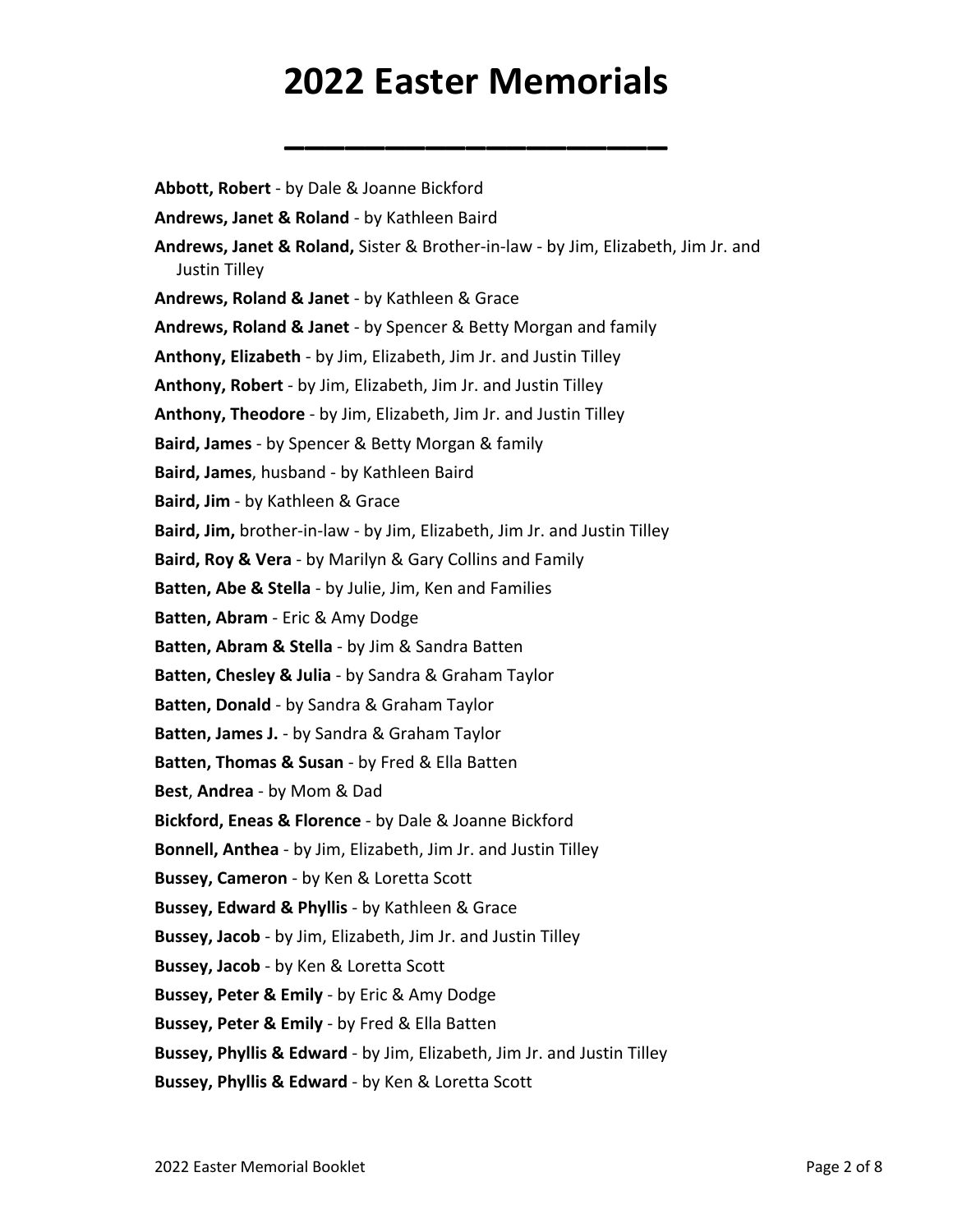**\_\_\_\_\_\_\_\_\_\_\_\_\_\_\_\_\_\_\_**

**Butler, Albert & Flora** - by Barb Butler and Family

**Butler, Alice -** by Barb & Robert Tilley

**Butler, Charles & Martha** - by Rev Sam & Christina

**Butler, David** - by Barb Butler and Family

**Butler, David** - by Bob Peach

**Butler, David** - by Helen & Cyril Watton

**Butler, David** - by Shirley & Barry Tippett

**Butler, Douglas & Hilda**, Mom and Dad - by Elizabeth & family

**Butler, Hilda & Douglas**, Mother and father - by Janice & Nelson Eason

**Butler, Inez & James -** by Barb & Robert Tilley

**Butler, Ros & Clyde** - by David, Joselyn and Family

**Butler, Tasker** - by Barbara and Family

**Butler, Tasker -** by Glenis and Len Dawe

**Butler, Uriah & William -** by Barb & Robert Tilley

**Butler, Violet** - by Ern & Myrtle Fowler

**Cable Junior & Ruby** - by George & Sharon Peach

**Cable, Calvin** - by wife Greta

**Cable, Calvin,** Father & Grandfather - by Amanda, Greg Zachary & Grace

**Cable, Chesley & Doris** - by George & Sharon Peach

**Cable, Frances** - by Jim, Elizabeth, Jim Jr. and Justin Tilley

**Cable, Frances** - by Ken & Loretta Scott

**Cairns, Jennifer & Jaden** - by Barb Butler and Family

**Cairns, Jennifer & Jayden** - by Bob Peach

**Cairns, Jennifer & Jayden** - by Helen & Cyril Watton

**Cairns, Jennifer & Jayden** - by Shirley & Barry Tippett

**Carter, Uriah & Dorothy** - by Jim & Sandra Batten

**Clarke, Dawson & Lillian -** by Harvey & Marie Porter

**Dawe, Gordon Jr.** - by Heather

**Dawe, Lucy** - by Heather

**Dawe, Wm. Gordon** - by Heather

**Denny, Isabelle -** Doris & Eric O'Brien

**Departed Family Members** - by Audene Eason

**Departed Family Members** - by Tom Ryan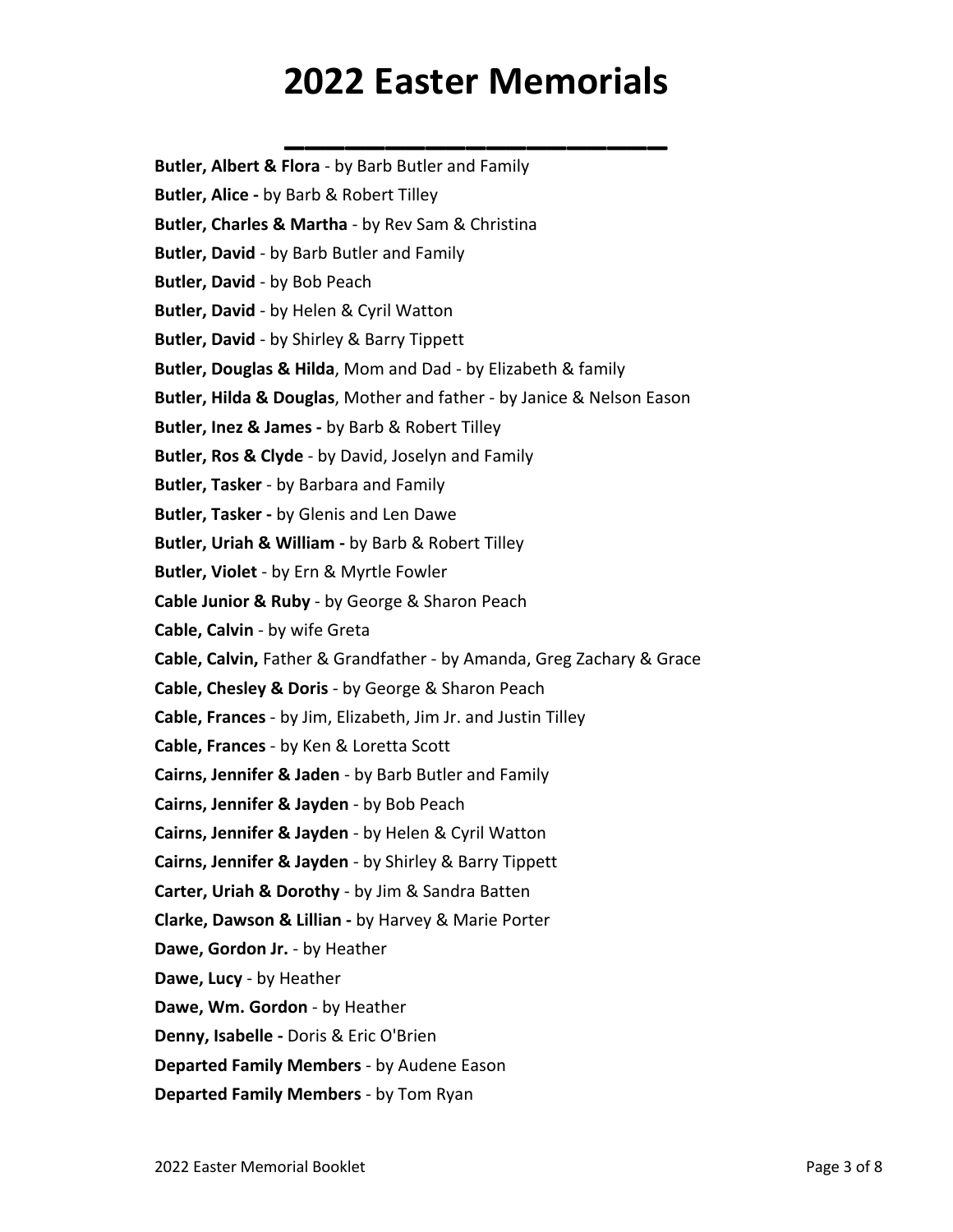**\_\_\_\_\_\_\_\_\_\_\_\_\_\_\_\_\_\_\_**

**Departed Loved On**es - by Barbara and family. **Departed Loved Ones** - by Charles & Fanny Taylor **Departed Loved Ones** - by David Porter **Departed Loved Ones** - by Jim & Sandra Batten **Departed Loved Ones -** by Jim, Elizabeth, Jim Jr. and Justin Tilley **Departed Loved Ones** - by Mary Taylor & Family **Departed Loved Ones** - David, Joselyn & Family **Departed Loved Ones** - Edith Rideout **Departed Loved Ones** - Eric & Amy Dodge **Departed Loved Ones** -by Fred & Ella Batten **Departed Members of Prince of Orange LOL #23** - by the Brethren **Departed Sisters** - Ruby Lodge #239 LOBA **Dodge, William & Sarah** - Eric & Amy Dodge **Eason, Donald & Susie**, Father & Mother, - by Nelson & Janice Eason **Eason, Wayne** - by Audene Eason **Fagan, Edna** - by Heather **Fagan, Ern & Elsie** - by Kathy, Rodney, Roxanne and Family **Fagan, Ethel & William** - by George & Sharon Peach **Fagan, Hubert** - by David, Joselyn and Family **Fagan, Jean** - by George & Sharon Peach **Fagan, Reginald & Gwendolyn -** by Ralph, Rosalind and Family **Farrell, Sebastian & June,** Parents - by Jerry, Aura and family **Fitzgerald, Carol Ann & Jack** - by Barb & Robert Tilley **Fowler, Charlie & Lydia** - by Ern & Myrtle Fowler **Fowler, George** - by Ern & Myrtle Fowler **Fowler, Maxine** - by Ern & Myrtle Fowler **Fry, Max** - by George & Sharon Peach **George, Gerald** - by Heather **Greeley, Gordon** - by Linda and Family **Greeley, Roy & Margaret** - by Linda and Family **Greeley, Roy, Jr.** - by Linda and Family **Haines, John & Emma** - by Jim, Elizabeth, Jim Jr. and Justin Tilley **Haskell, Myrtle & Robert -** by Karen D. Haskell-Rideout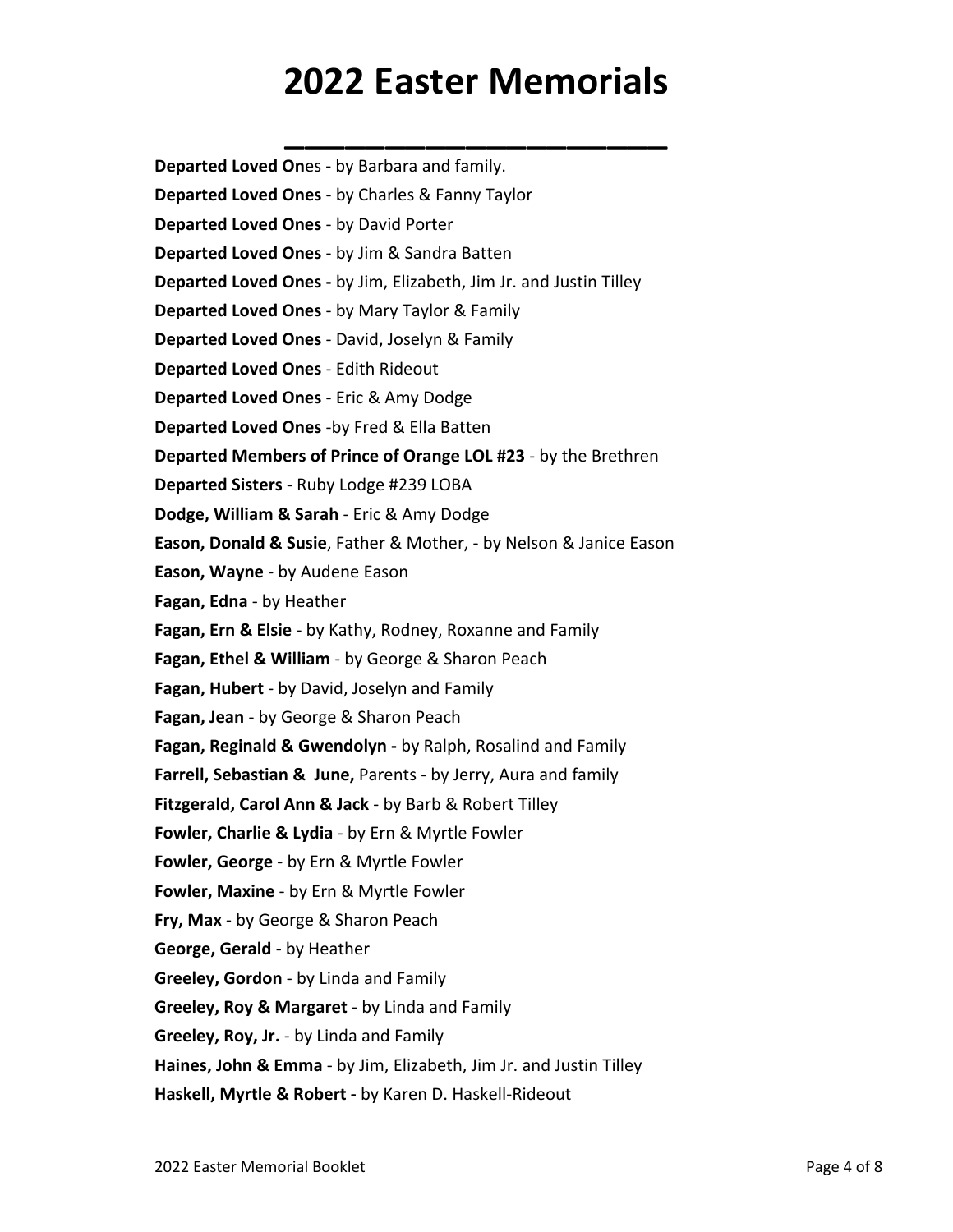**\_\_\_\_\_\_\_\_\_\_\_\_\_\_\_\_\_\_\_**

| Haskell, Robert & Myrtle - by Rosalind, Ralph and Family                      |
|-------------------------------------------------------------------------------|
| Hussey, Violet, Mom - by Georgina, Glen, Ryan and Victoria                    |
| Janes, George, Dad - by Georgina, Glen, Ryan and Victoria                     |
| Jefford, James & Matilda - by Ruby                                            |
| <b>Jefford, Samuel &amp; Johanna</b> - by Dale & Joanne Bickford              |
| Kennedy, Derick and Catherine - by Joy & Family                               |
| Knight, Furne - by Barb & Robert Tilley                                       |
| Lambert, Nina - by George & Sharon Peach                                      |
| Lawrence, Francis - David, Joselyn & Family                                   |
| Meaney, Betty, Mom - by Joselyn, David and Family                             |
| Mercer, Myrtle - Doris & Eric O'Brien                                         |
| Newhook, Judy - by Alf, Paula and Stephanie                                   |
| O'Brien, Geraldine & Pierce - by Doris & Eric O'Brien                         |
| Patterson, Evelyn - by Heather                                                |
| Peach, Barbara - by Helen & Cyril Watton                                      |
| Peach, Barbara - by Shirley & Barry Tippett                                   |
| Peach, Barbara -by Barb Butler and family                                     |
| Peach, Barbara Ann - by Bob                                                   |
| Peach, Elizabeth & Samuel - by Helen & Cyril Watton                           |
| Peach, Elizabeth & Samuel - by Shirley & Barry Tippett                        |
| Peach, George & Evelyn - by George & Sharon Peach                             |
| Peach, Kevin - by George & Sharon Peach                                       |
| Peach, Samuel & Ida - Barb Butler & Family                                    |
| Peach, Samuel & Ida - by Bob                                                  |
| Peach, Willie - by George & Sharon Peach                                      |
| Petten, Dorcas & Nathaniel, Grandmother & Grandfather - by Elizabeth & family |
| Petten, Dorcas & Nathaniel, Mom & Dad, - by Janice & Nelson Eason             |
| Petten, Edward - Eric & Amy Dodge                                             |
| Petten, Kevin - by Glenis and Len Dawe                                        |
| Petten, Nicholas & Florence - by Ern & Myrtle Fowler                          |
| Pittman, Kevin - by Ruth & Family                                             |
| Porter, Abe - by David Porter                                                 |
| Porter, Ada - Mother and Grandmother - by Jeff, Geraldine, Jillian and Joel   |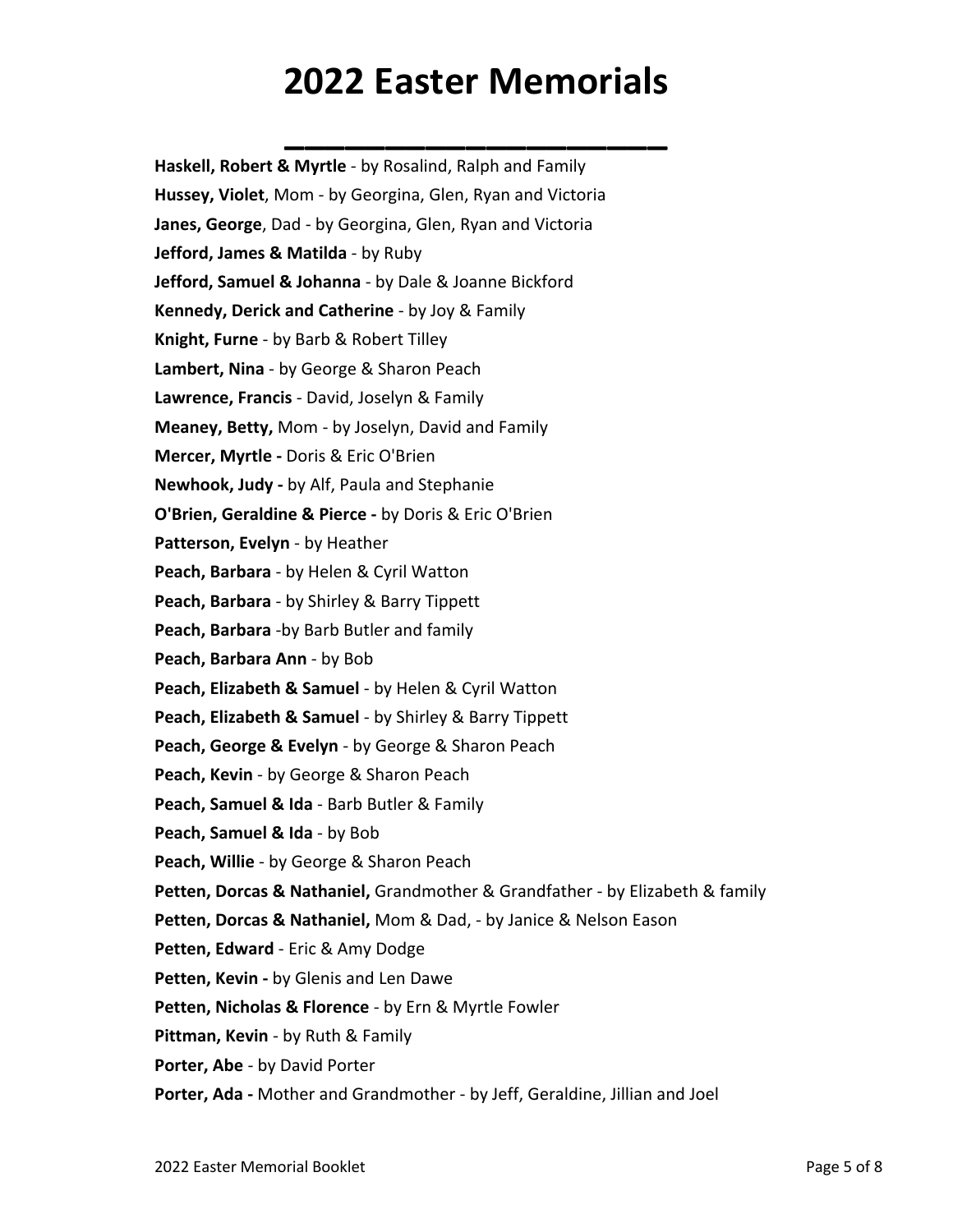**\_\_\_\_\_\_\_\_\_\_\_\_\_\_\_\_\_\_\_ Porter, Ada** - Mother and Grandmother - by Lorraine, Willis and Hilary **Porter, Ada,** Beloved Wife - by Edward Porter **Porter, Emma P.** - by David Porter **Porter, Isaac & Bessie**, Parents - by Harvey & Marie **Porter, Noah & Mary** - by Rev Sam & Christina **Porter, Noah & Mary**, Parents - by Jerry, Aura & family **Porter, Velma** - by David Porter **Porter, William & Bertha**, Grandparents - by Harvey & Marie **Rideout, Baby Violet Ruth** - by Harvey and Marie Porter **Rideout, Cyril James & Grace** - by Sue Rideout-Vivian **Rideout, Don** - by Doris & Eric O'Brien **Rideout, Edmund & Elizabeth** - by Harvey and Marie Porter **Rideout, Elaine & Keith** - by Rev Sam & Christina **Rideout, Joan** - by Doris & Eric O'Brien **Rideout, Leonard** – by The Family **Rideout, Mary Ann** – by The Family **Rideout, Nancy** - by Doris & Eric O'Brien **Rideout, Stewart** - by Barb & Robert Tilley **Rideout, Victor** - by Doris & Eric O'Brien **Rideout, William Jr** – by The Family **Rideout, William Sr** – by The Family **Roberts, Frank K.** - by Sandra Derek and Glen **Ryan, Elaine** - by Tom Ryan **Scott, Chesley & Florence** - by Ken & Loretta Scott **Smith, Donald W. -** by wife Phoebe and family **Stevens, Bert & Mary -** by Dave & Carol and Family **Stringer, Effie & Nehemiah** - by Sue Rideout-Vivian **Taylor, Albert** - by Mary Taylor & Family **Taylor, Albert Jr. (Alby)** - by Ken & Loretta Scott **Taylor, Albert Sr.** - by Ken & Loretta Scott **Taylor, Alfred and Emma** - by Graham & Sandra Taylor **Taylor, George & Mary -** by Dave & Carol and Family **The Gathering Place** - Dale & Joanne Bickford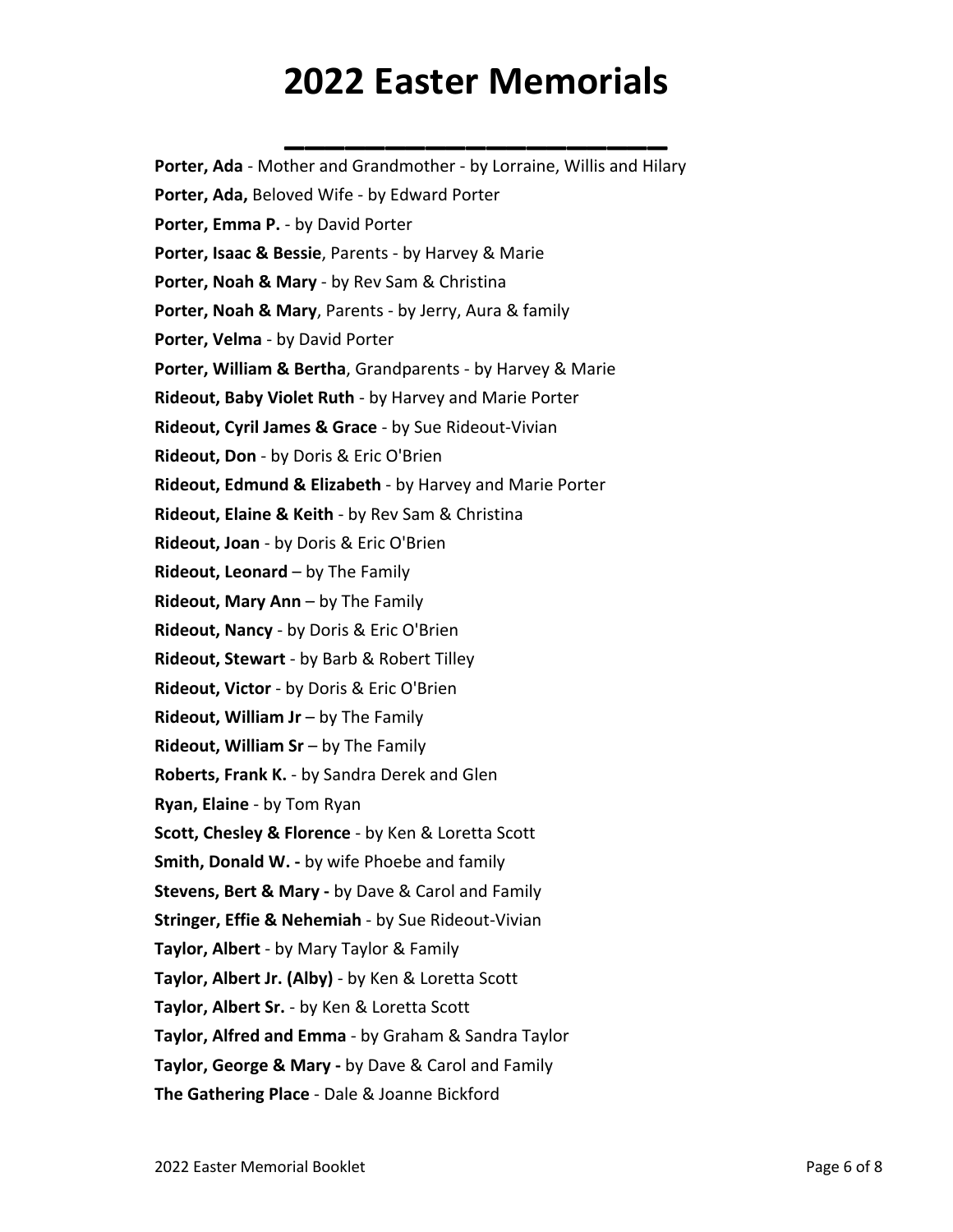**\_\_\_\_\_\_\_\_\_\_\_\_\_\_\_\_\_\_\_**

**Tibbo, Norm -** by Jim, Elizabeth, Jim Jr. and Justin Tilley **Tilley, Baby Sister Vera** - by Jim, Elizabeth, Jim Jr. and Justin Tilley **Tilley, Baby Sister Vera** – by Kathleen Baird **Tilley, Chesley Sr.** - by Barb & Robert Tilley **Tilley, Gladstone** - by Barb & Robert Tilley and Family **Tilley, Gladys & Chesley** - by Barb & Robert Tilley **Tilley, Kit & Warwick**, parents - by Kathleen Baird **Tilley, Muriel** - by Heather **Tilley, Robert & Effie** - by Spencer & Betty Morgan and Family **Tilley, Ruby** - Doris & Eric O'Brien **Tilley, Warwick & Catherine** - by Jim, Elizabeth, Jim Jr. and Justin Tilley **Tilley, Warwick & Kit** - by Spencer & Betty Morgan and Family **Tippett, Harry** - by Shirley & Barry Tippett **Tippett, Nellie & Gordon** - by Shirley & Barry Tippett **Vaters, Vera** - by Dale & Joanne Bickford **Watton, Maud & Arthur** - by Helen & Cyril Watton **Watton, Oliver & Lil** - by Marilyn & Gary Collins & Family **Weir, Beatrice & Hubert** - by Barb & Robert Tilley **Weir, Dennis** - by Barb & Robert Tilley **Weir, Geraldine** - by Barb & Robert Tilley **Weir, Winston -** by Barb & Robert Tilley **White, Ray -** by Barb & Robert Tilley **White, Rev Sheila** - by Rev Sam & Christina **White, Rev Sheila** - by Sandra and Graham Taylor **Woodland, Ed** - by Spencer & Betty Morgan and family **Woodland, Ed** – by Kathleen Baird **Woodland, Edward** - by Jim, Elizabeth, Jim Jr. and Justin Tilley **Woodland, Edward** - by Kathleen & Grace **Woodland, Gerald, Stella & Stephen** - by Kathleen & Grace **Young, Margaret** - by Bob Peach